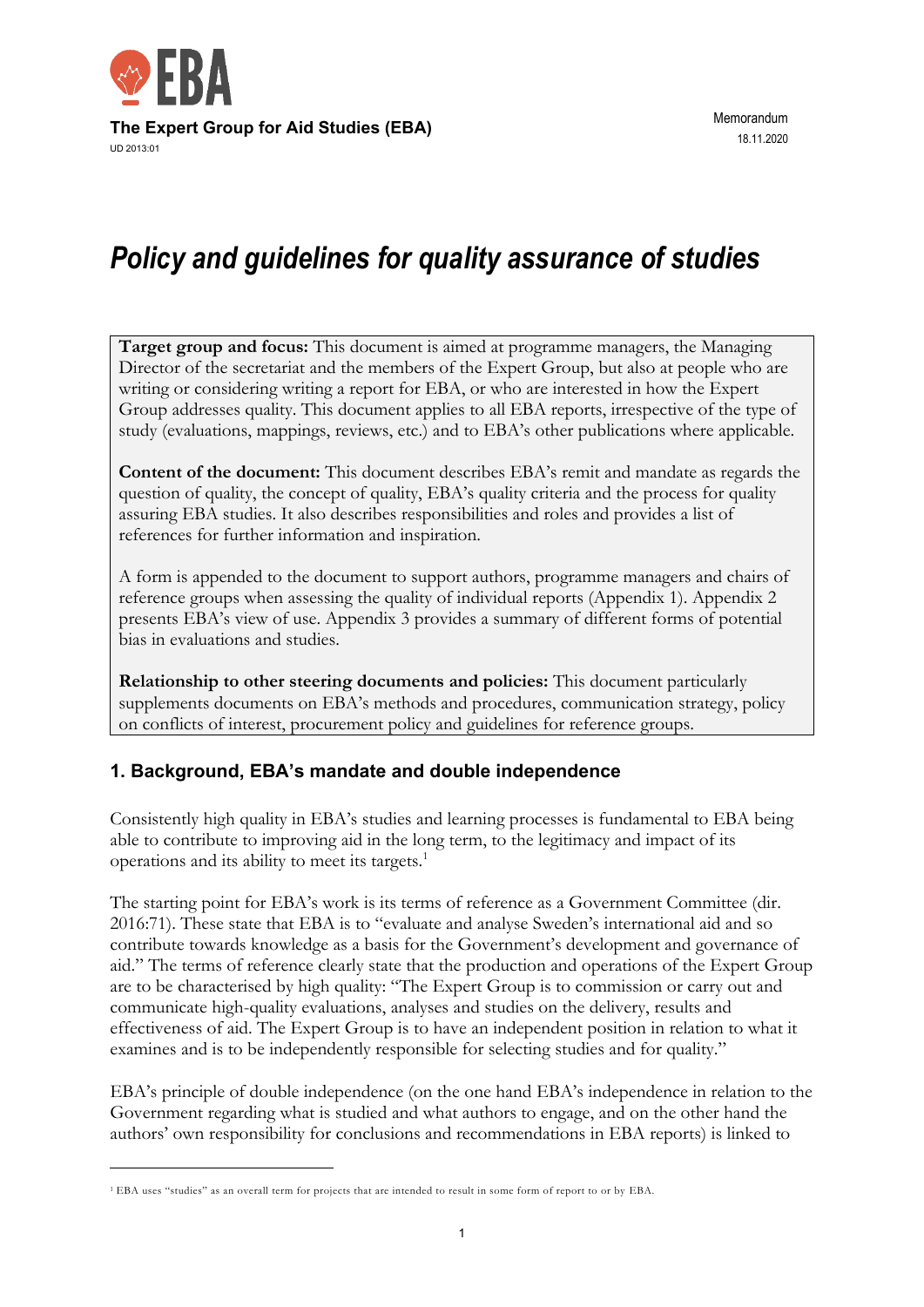the question of quality. Independence is not a *sufficient* condition for quality, nor is it a goal in its own right, but it has an important role to play for a high-quality, critical approach characterised by integrity as a basis for learning. However, independence is not to be understood as absence of the proximity that is essential to relevance. Safeguarding **relevance for the constituent** demands good dialogue with target groups, both in terms of what is done and during the course of the analysis work. EBA has several different forms of dialogue with the Ministry for Foreign Affairs (MFA) regarding the studies that are planned, conducted and published. **Good quality performance** demands that authors are knowledgeable about the object of the study. The Expert Group determines whether proximity to the material constitutes a problem for the respective study. This will partly depend on the question asked by the study, its purpose and its intended users. Independence is expected to reduce the risk of different forms of potential *bias* (see Appendix 3) and so improve the validity of the studies.

### **2. What does EBA mean by quality?**

Quality is a multifaceted concept that is hard to encapsulate and has preoccupied philosophers since antiquity. Definitions of the concept state that it equates to properties. It is difficult to say more than this, because what makes e.g. a car or a theatre performance good are properties other than those that make an analysis or an evaluation good. Nor is there any general, generic definition of quality besides the slightly vague "properties". Which properties make an evaluation good must be defined specifically for the field of evaluation.

This has, indeed, been done within the sector; a lively discussion has been conducted for many decades now, and the debate has engaged those who commission evaluations, those who conduct them and those who are their object. We can note a widespread unanimity on some of the properties that an evaluation should have. EBA's quality principles are inspired by the Joint Committee on Standards (1994) and can be seen as an adaptation of the OECD's quality standards (OECD-DAC, 2010) to EBA's operations.

Firstly, a study must have **utility**; it ought to be used and contribute towards learning. This makes demands of those commissioning and conducting the study, and of the political/administrative systems affected. Use and usefulness are processes that are founded before a study is launched. Bearing this in mind, one should be cautious about starting a study if there will be no opportunity to use the results. This demands that the process involve stakeholders so that the groundwork is laid for use, and that a final report is well-written, clear and the practical implications are prominent (see Appendix 2 for a more exhaustive description of EBA's view of use).

Secondly, studies must be **accurate**; their assessments must simply "be right". This means that an evaluation must be firmly anchored in scientific methods. The results must be assessed using traditional scientific criteria for reliability and internal, external and construct validity. Furthermore, it is important that the method and approach are clearly set out so that users can assess its accuracy and any limitations.

Thirdly, studies must be **feasible**. Evaluation is expensive in its own right and is also associated with high indirect and hidden costs that make it extra crucial to assure oneself that the process is carried out feasibly. For the sake of feasibility, studies must have a clear focus and a limited number of well thought-out questions. Authors must not gather more data or empirical material than necessary, and the work must be adapted flexibly over the course of the project.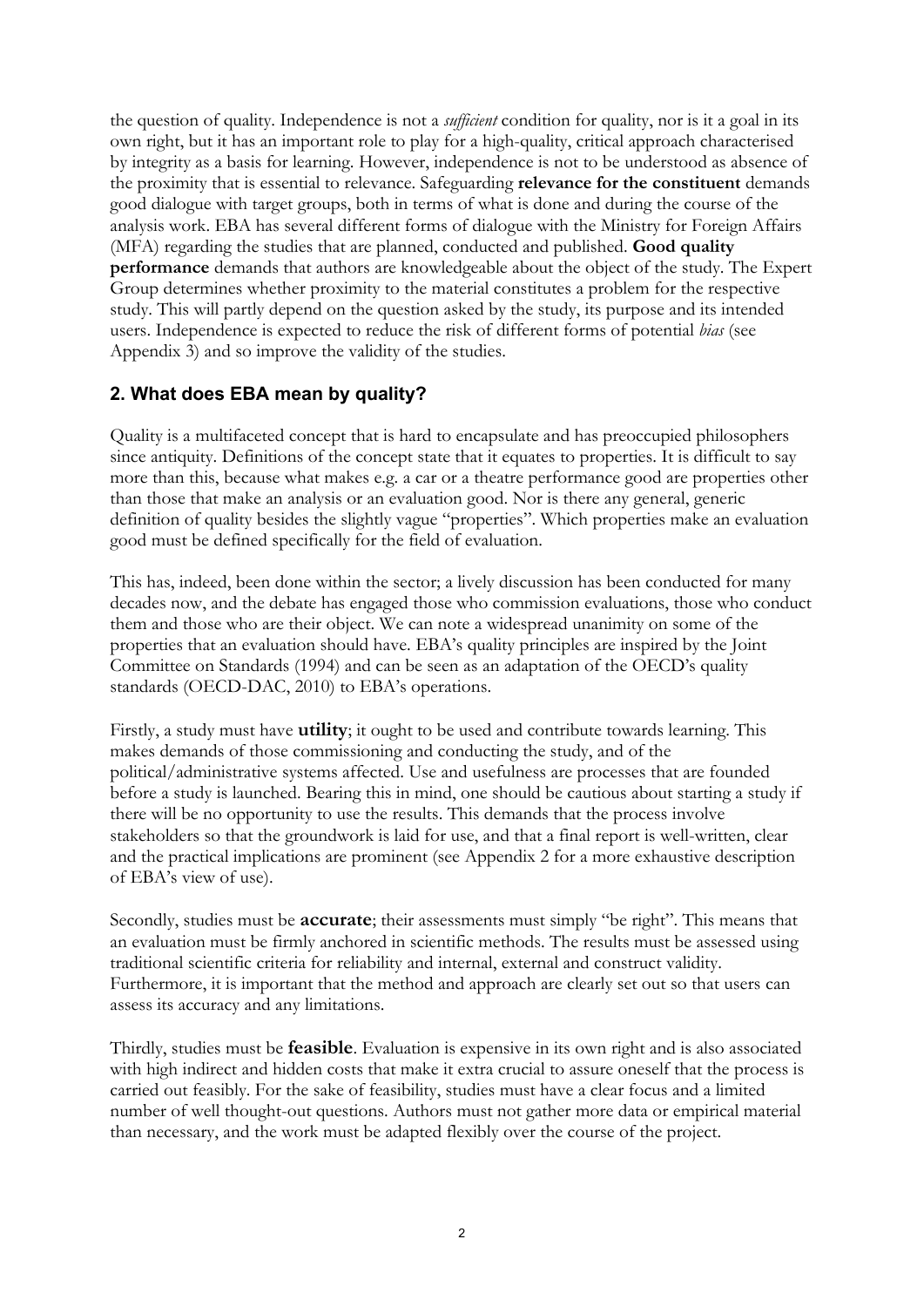Fourthly, studies must be conducted with **propriety**. Evaluations often involve people sharing information that may expose them to consequences from superiors in their organisation, from those in political power, or colleagues/the general public. Individual privacy and protection for informants must be comprehensive and unconditional in cases where there is the slightest suspicion that providing the information may incur consequences. Those who come into contact with the study must be treated with respect, dignity and consideration in all circumstances.

EBA's starting point is not to exclude or take a stance in relation to the various scientific disciplines and their often varying views of methodology and scientific rigour. The starting point is to avoid methodological reductionism (the assumption that the quality of research or evaluation is identical with a specific method) and that in the social sciences and in the field of evaluation there is a "lowest common denominator" for quality able to form the basis of management and planning. As far as EBA is concerned, the questions come first and the choice of scientific method comes second. Sometimes the questions lead to our studies being conducted using quantitatively focused or experimental methods, and sometimes to more qualitatively focused studies that may, for example, be based on comparative analyses, ethnography or case studies.

EBA advocates for quality work also incorporating the substance, not merely the form. It is not sufficient for a study to have feasibility, propriety, accuracy and utility. A study having these properties makes it likely that it also has something intelligent and interesting to say on the matter. In principle, however, it may be the case that a study that has these properties still does not bring any new knowledge to its field. EBA therefore places an emphasis on factual questions when assessing quality. A team of authors should always have both specialist field expertise regarding the areas covered by the study and methodological expertise, with the capacity to achieve an end product characterised by *scientific rigour*.

Nor can the quality of a study be solely reduced to the quality of the report itself. The starting point is rather that a high-quality study is a result of the initial dialogue and planning that precedes decisions on focus, specification of purpose and questions, methodological scientific rigour and transparency, the study's learning impact/learning potential, that central actors are able to be heard, an ethical process and efficient use of the study's resources.

The quality criteria discussed above can be nuanced in individual cases, and it may be the case that different quality aspects become dominant in different studies. The quality assurance process must be designed such that the properties that constitute quality can be tailored and adapted to different contexts. It is true that the criteria described above are produced specifically for evaluations, and the referred-to sources show in detail how these are applied to evaluation specifically. However, EBA considers that the general concepts are applicable to all our studies.

# **3. EBA's process for quality assurance of studies**

EBA's quality assurance process can be said to begin with EBA's guidelines for the design and content of project proposals (EBA, 2019) and subsequent assessments of and decisions on proposals. It continues through governance of the authors' process and quality work (including in the agreements with the team of authors) via review by the reference groups, to the Expert Group's decision on publication, and in dialogue, communication work and in EBA's internal follow-up/learning.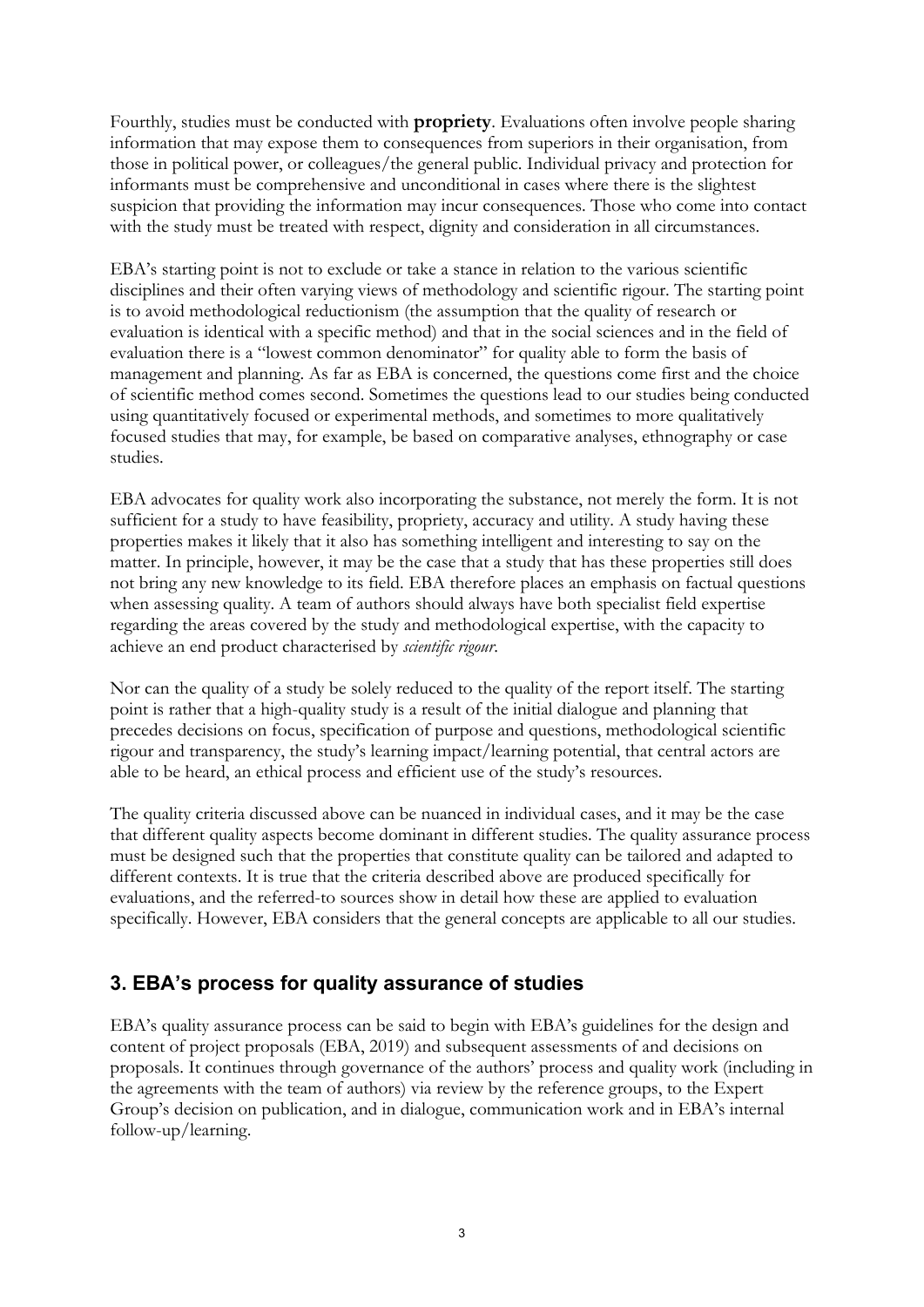The reference groups are EBA's main instruments for safeguarding the quality of its studies. Their work is governed by the Guidelines for reference groups, which states that "the main purpose of the reference group is to provide support to the authors and so increase the quality and policy relevance of the report." The system can be said to be similar to the peer review system that is central to academia. One difference is that researchers, "aid practitioners" and other relevant expertise all participate in EBA's reference groups. The functionality of the reference group as a quality instrument is based on clear governance regarding purpose and expectations, the right composition of skills (method and specialist field), the dynamics and quality of the dialogue and the authors' willingness to take on board relevant viewpoints. One important aspect is the continuous monitoring of how views are incorporated by the authors. The starting point here is that the authors are always expected to *seriously take into account* the opinions of the reference group, but that the author at the same time has their independence and can choose whether or not to incorporate the opinion in question. EBA's view of quality improvement work is dynamic and adaptive, i.e. we conduct a continuous conversation with authors throughout the process rather than one-off check-ins. This is based on a view of quality as something that is gradually built and strengthened.

The diagram below lists a number of factors that affect the quality of an EBA report at different stages of the process. The focus is on the elements that the Expert Group and the secretariat are able to influence.



The early process is particularly important, as inaccurate decisions here can be difficult to correct later on in the project. The final quality assessment takes place in conjunction with the decision on publication and where the Expert Group is to assess whether the study is of sufficiently good quality to be published as an EBA report. Normally a final manuscript will need to be reviewed in the light of the quality assessment conducted by the Expert Group.

# **4. Responsibility and roles in EBA's quality work**

The main author is always ultimately responsible for the quality of an EBA study. The main author is also the one with the greatest opportunity to affect the quality of a study. It is up to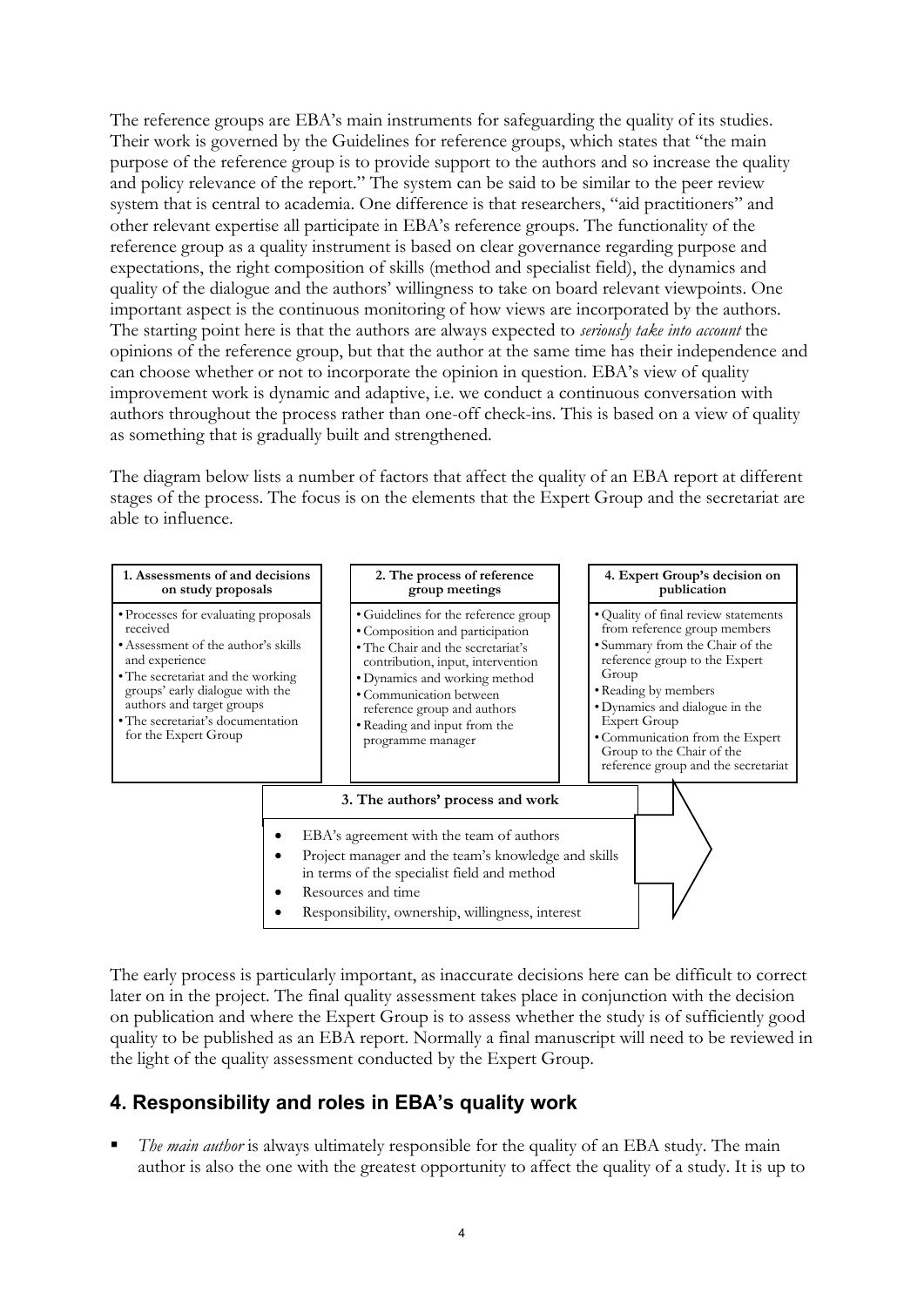the main author to judge whether they wish to use internal quality managers in the evaluation team. These do not replace any aspect of the quality work described in this memorandum.

- The Expert Group is collectively responsible for the general quality work in EBA's report publication. What is assessed by the Expert Group when making publication decisions is whether each individual study is of sufficiently high quality to be published. The Expert Group is also responsible for shutting down or granting extensions to work on studies that fail to meet the quality criteria.
- The Chair of the reference group is responsible for leading and planning the work of the reference group together with the responsible project manager. The Chair of the reference group is to describe the strengths and weaknesses of the study to other members of the Expert Group in conjunction with the publication decision. This is based on discussion in the reference group, the reference group's statements and on own assessments produced in cooperation with the responsible project manager. Where necessary and following agreement with the project manager and the Managing Director, the Chair of the reference group is to feed back to the Expert Group on quality problems in individual studies and in cases where the Expert Group may need to be informed.
- The Managing Director is responsible for reporting to the Expert Group on weaknesses in EBA's general quality work. The Managing Director is to ensure that the project manager and the Chairs of reference groups have the resources, knowledge and expertise to work in line with this quality policy. The Managing Director also has overarching responsibility for the quality of EBA's underlying reports and for Development Dissertation Briefs (DDB). The DDB series differs from other report series in that they are based on approved academic dissertations. The dissertations are judged to have undergone customary academic scrutiny. EBA's quality assurance therefore concerns the summary of the underlying product.
- The *individual programme manager* is responsible, throughout the whole process, for actively supporting the Expert Group and the Chair of the reference group in assessing the quality of studies and proposals based on the criteria. The programme manager is included in the reference group and besides providing practical support, also contributes knowledge according to their individual expertise. The programme manager plays an important role by, in dialogue with the Chair of the reference group, ensuring the best possible composition of the reference group in terms of capacity to assess methodological accuracy, utility, propriety, etc. The responsible programme manager is to read every individual study properly, from the proposal stage and on an ongoing basis, and alert the Managing Director and the Chair of the reference group if a proposal or a report has or is expected to have quality shortcomings. Individual project managers are also responsible for highlighting their own skills development needs to the Managing Director in terms of methodology, including evaluation method and design, research ethics, and research/evaluation financing.

Another central document in terms of quality and the allocation of roles is EBA's conflict of interest policy, which seeks to avoid different forms of bias in EBA's studies (cf. Appendix 3).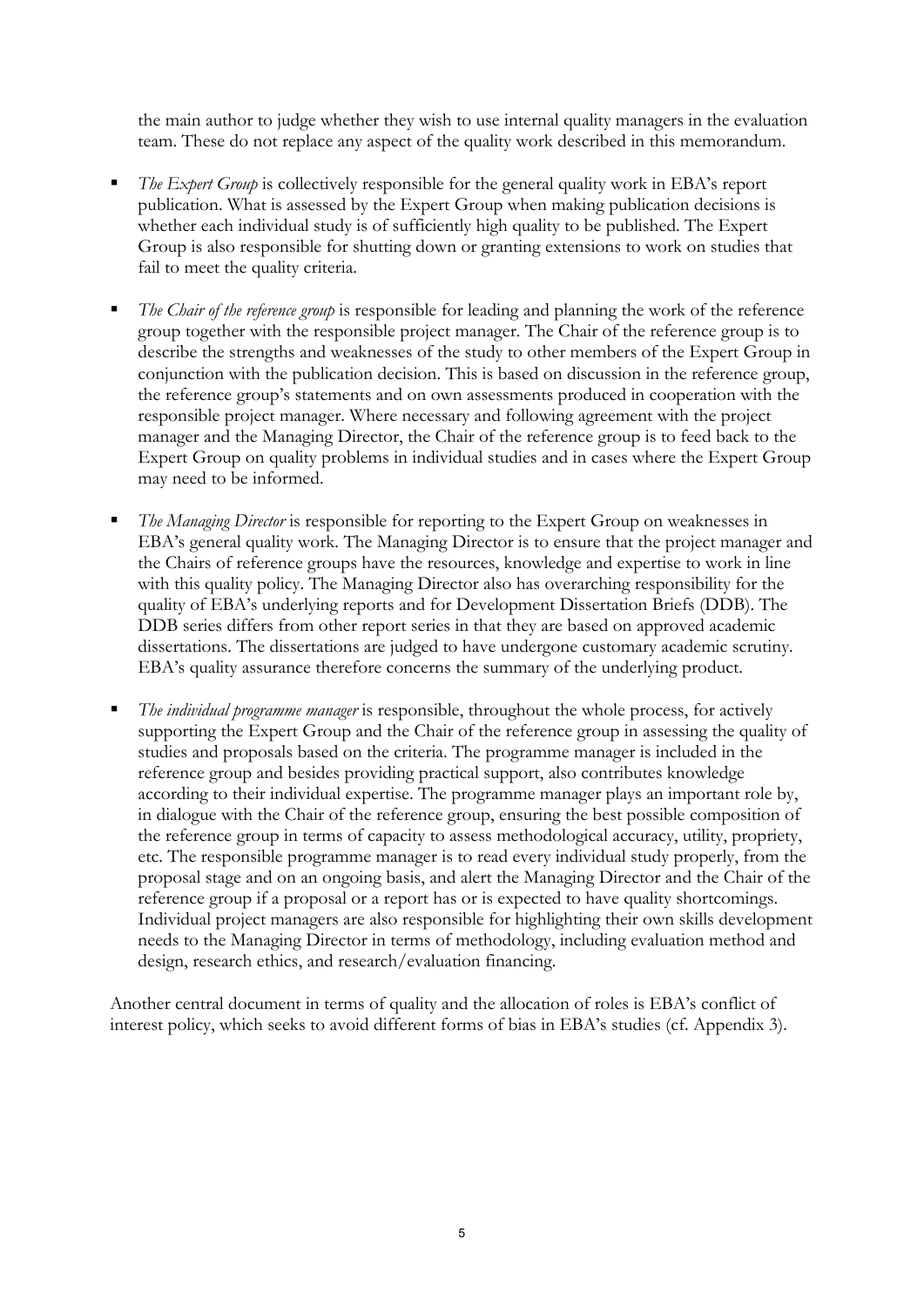# **References and suggested literature**

Bickman, L. (1997) *Evaluating evaluation: Where do we go from here?* Evaluation Practice, 18(1), 1-16.

*Campbell Systematic Review Policies & Guidelines*, 2019. Campbell Collaboration <https://docplayer.net/136382402-Campbell-systematic-reviews-policies-and-guidelines.html>

Camfield, L., Duvendack, M., and Palmer-Jones, R. (2014) Things you Wanted to Know about Bias in Evaluations but Never Dared to Think, *IDS Bulletin*, 45(6), 49-64

Cooksy, L. J., and Caracelli, V. J., (2009) "Meta-evaluation in Practice: Selection and Application of Criteria", *Journal of Multi-Disciplinary Evaluation*, 6(11), ISSN 1556-8180

Dahler-Larsen, P., (2019) *Quality: From Plato to Performance*, Palgrave MacMillan

Department for International Development (DFID), (2017) *Annual Review of the Evaluation Quality Assurance Service (EQUALS)*, UK Government, London, United Kingdom Retrieved from<https://devtracker.dfid.gov.uk/projects/GB-1-205109/documents>

Donaldson, S., Patton, M. Q., Fetterman, D.M., Scriven, M. (2010) "The 2009 Claremont Debates: The Promise and Pitfalls of Utilization-Focused and Empowerment Evaluation". *Journal of Multi-Disciplinary Evaluation,* 6(13), ISSN 1556-8180 February 2010

EBA (2019), *Guidelines for project proposals,* Memorandum 10.04.2019. Available for download at [www.eba.se.](http://www.eba.se/)

Forss, K. and Carlsson, J. (1997) *"*The Quest for Quality - or can evaluation results be trusted?" *Evaluation*, Vol (4), 481 – 502.

Forss, K. and Uhrwing, M. (2003) *Kvalitet i utredningsväsendet – utveckling och tillämpning av en modell för att bedöma kvalitet på kommittéarbeten.* Government Offices of Sweden, Office for Administrative Affairs.

Forss, K. (2018) "Getting Value for Money? A Critical Analysis of the Costs and Benefits of Evaluation". Chapter 8 in Furubo, J-E. and Stame, N. (2018) *The Evaluation Enterprise – A Critical View.* Routledge: New York

James R., & Sanders, Chair (ed.) (1994) *The Joint Committee on Standards for Educational Evaluation: The Program Evaluation Standards*, Second edition. Sage Publication, Thousand Oaks, USA, p.23-24; 63; 81-82,125-12

Lipsey, M. W., Crosse, S., Dunkle, J., Pollard, J., & Stobart, G. (1985). "Evaluation: The state of the art and the sorry state of the science." In D. S. Cordray (Ed.), *Utilizing prior research in evaluation planning* (pp.7-28). New Directions for Program Evaluation, 27.

McCoy, M., & Hargie, O, D, W., (2001) "Evaluating evaluation: implications for assessing quality", *International Journal of Health Care Quality Assurance,* Vol. 14 Issue: 7, pp.317-327

OECD-DAC (1991) *Principles for the Evaluation of Development Assistance, Development Assistance Committee*, OECD*,* Paris, France Retrieved from<https://www.oecd.org/development/evaluation/2755284.pdf>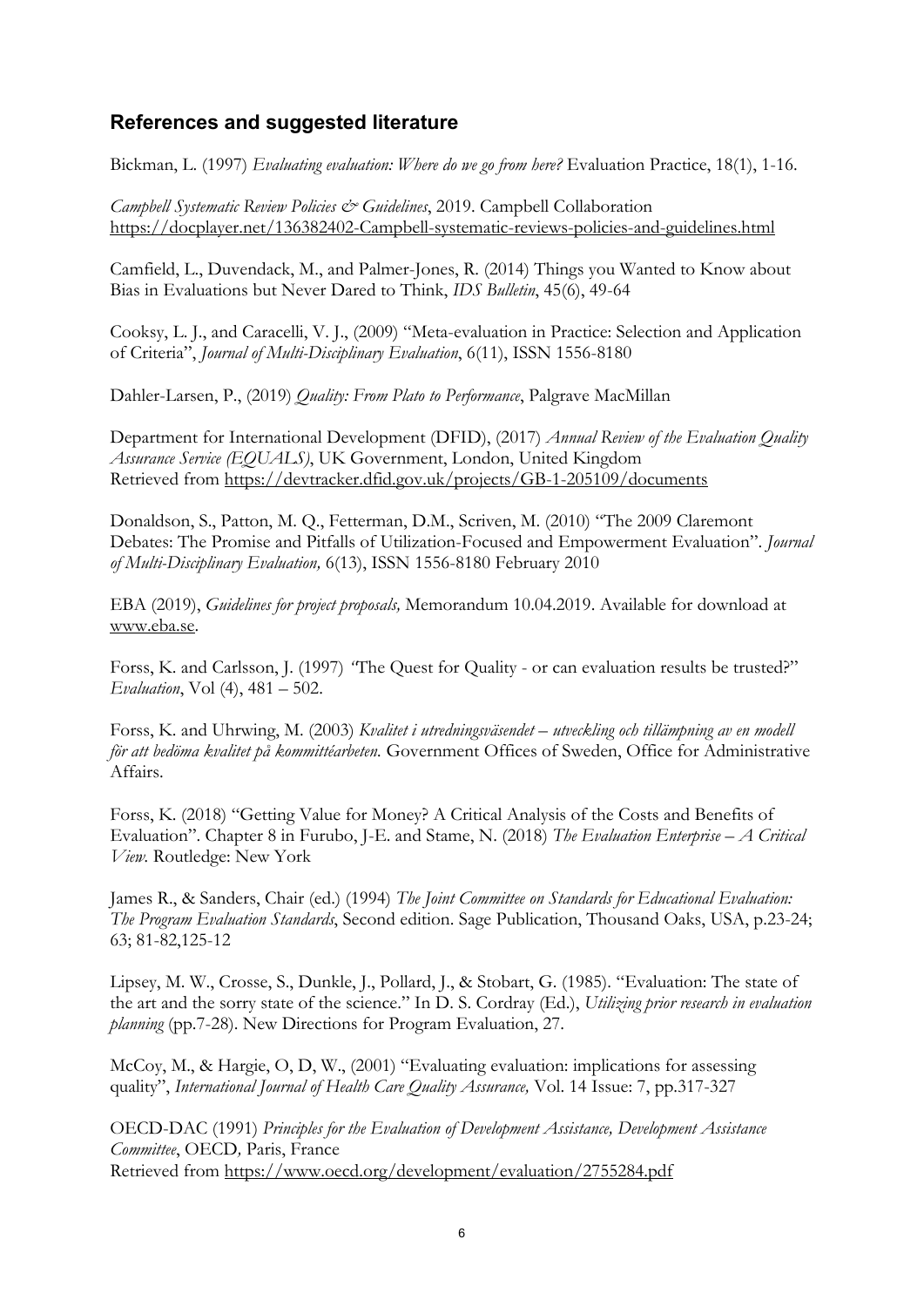OECD-DAC (2010), *Quality Standards for Development Evaluation, DAC Guidelines and Reference Series,*  ISBN 978-92-64-08390-5

Patton, M (2008). *Utilization-focused evaluation*, 4th edition. Thousand Oaks, CA: Sage.

Perrin, B (2009) *Review of the Quality of DFID Evaluations: A Delicate Balancing Act*, Independent Advisory Committee on Development Impact (IACDI)

Raifman, J, G., Lam, F., Keller, J, M., Radunsky, A., Savedoff., W (2017). "Evaluating Evaluations: Assessing the Quality of Aid Agency Evaluations in Global Health" Working Paper 461*,* Centre for Global Development

Scriven, M., (1991) *Evaluation Thesaurus*. SAGE Publications.

Scriven, M., (2001). "Evaluation: Future tense". *American Journal of Evaluation*, *22*(3), *301-307.*

Scriven, M., (2000, revised 2005 and 2007) *The logic and methodology of checklists*, Western Michigan University. Retrieved from *<http://citeseerx.ist.psu.edu/viewdoc/download?doi=10.1.1.588.7093&rep=rep1&type=pdf>*

Schwandt, T.A., (2015) "How we think about quality in evaluation: Concepts, Means and Representation". Paper Presented at the American Evaluation Association Meeting, Chicago, IL ResearchGate. Retrieved from [https://www.researchgate.net/publication/286252759\\_How\\_We\\_Think\\_About\\_Quality\\_in\\_Ev](https://www.researchgate.net/publication/286252759_How_We_Think_About_Quality_in_Evaluation) [aluation](https://www.researchgate.net/publication/286252759_How_We_Think_About_Quality_in_Evaluation)

Schwartz, R. and Mayne, J. (2005) *Quality Matters: Seeking Confidence in Evaluating, Auditing and Performance Reporting*. Transaction: New Brunswick*.* 

Stufflebeam, D. L. (2001a). "The meta-evaluation imperative". *American Journal of Evaluation*, *22*(2), *183-209.*

Säätelä, S. (2001) *Kvalitet – en gåta. Artes, no.1.*

UNEG, (2016) United Nations Evaluation Group (UNEG) Norms and Standards for Evaluation: *UNDP New York, United States of America* Retrieved from [http://www.unevaluation.org/document;](https://emea01.safelinks.protection.outlook.com/?url=http%3A%2F%2Fwww.unevaluation.org%2Fdocument&data=02%7C01%7C%7Cef2b7f683fc845da79cc08d659334bd4%7Ccdf709af1a184c74bd936d14a64d73b3%7C0%7C0%7C636794474174522239&sdata=49nyP6%2BZQS29eGOEcIsJhgzDZBHP2ZvL1aCWIneMIHM%3D&reserved=0)

UNDP (2017) Independent Evaluation Office Review of the Quality Assessment of 2016 Decentralised Evaluations *UNDP New York, United States of America* Retrieved from [http://web.undp.org/evaluation/documents/quality-assessment/DE\\_QA\\_2016.pdf](http://web.undp.org/evaluation/documents/quality-assessment/DE_QA_2016.pdf)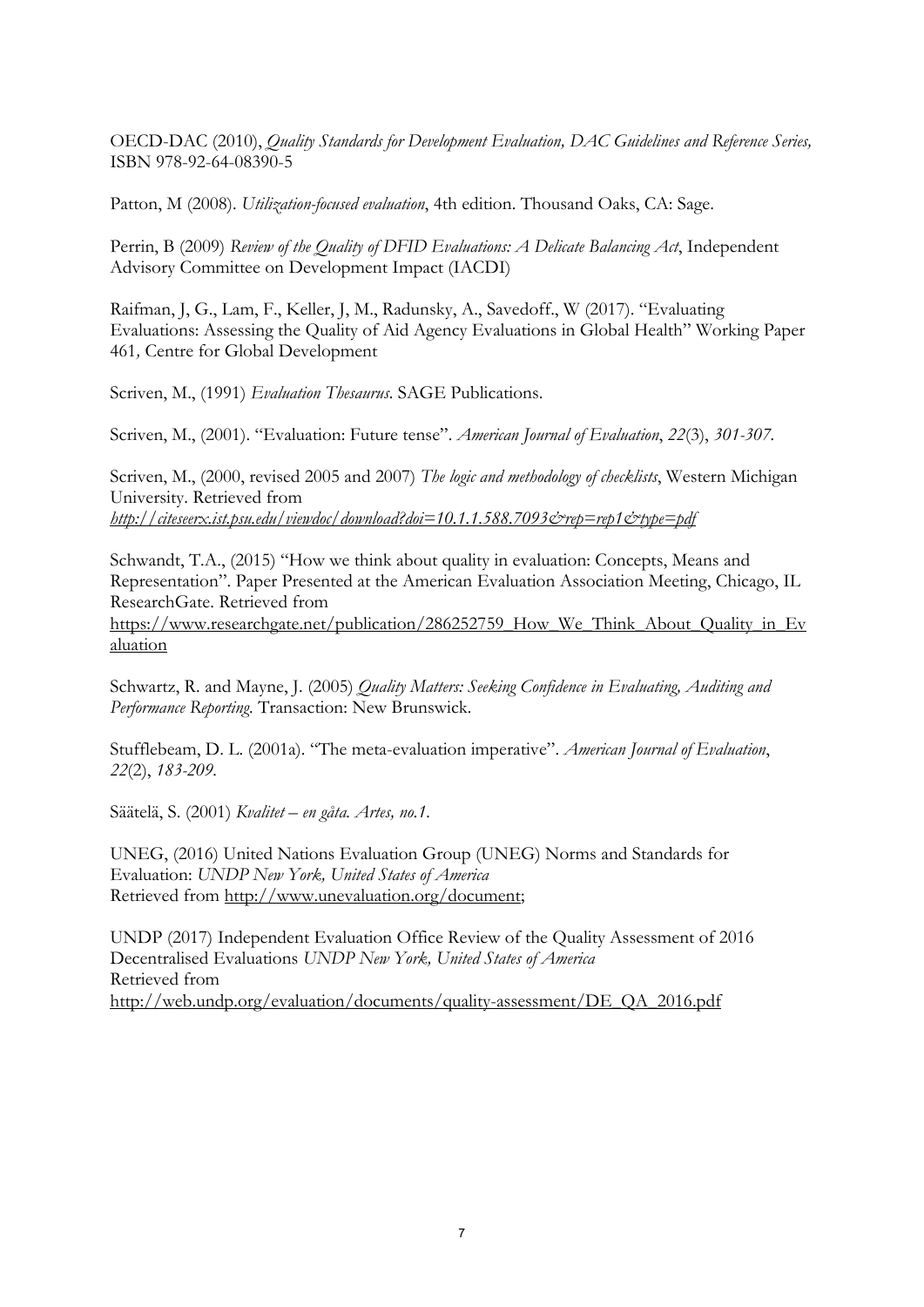# **Appendix 1 – form for assessing the quality of studies**

*This form focuses on the report itself and is intended for use by programme managers and reference group chairs during the process from the decision that a study is to be conducted to the decision to publish. The quality of the launch and other conversations about the report after the publication decision are not addressed.* 

*The form consists of several questions that can be asked of the study. The form is to ensure that conscious choices are made regarding the different parts of the study and not to act as a list in which every point is simply ticked off in a set order. The form is thus not to be used mechanically. Instead its aim is to strengthen the dialogue on the strengths and weaknesses of individual studies and make the work of the reference group chair and programme manager easier when preparing for reference group meetings and ahead of the Expert Group's decision.* 

## **Accuracy**

*Purpose, focus, concept* 

- Is it clear what **the study's purpose and fundamental questions** are? Are the study's questions specified and/or broken down?
- Are important or central **concepts** clearly defined or interpreted?
- Is the **object of the study** described clearly and exhaustively? Are temporal and spatial delimitations described clearly?

#### *Theory, perspective, context*

- Have the authors gone through the **relevant scientific literature**? Is the literature discussed with care in the report?
- Are the study's **theoretical assumptions or starting points** made clear?
- Are **scientific references** used to underpin conclusions and analysis? To what extent are references obtained from "grey literature" or other forms of non-scientific literature? Does the author refer to the literature correctly and consistently?
- Does the study contain a thorough analysis of the relevant **surrounding situation and context**?
- Does the report combine **field expertise with methodological or theoretical expertise**?

#### *Material and data*

- Does the study describe its **data/empirical material** and discuss data quality?
- Are **indicators, outcome data or comparative objects** well-chosen and relevant? Are their accuracy discussed?
- Are **sample selection processes** clearly described and correctly performed? Is the material representative and/or well-motivated based on the purpose and methods of the study? Is it clear what the authors consider they are able to make a statement on or not?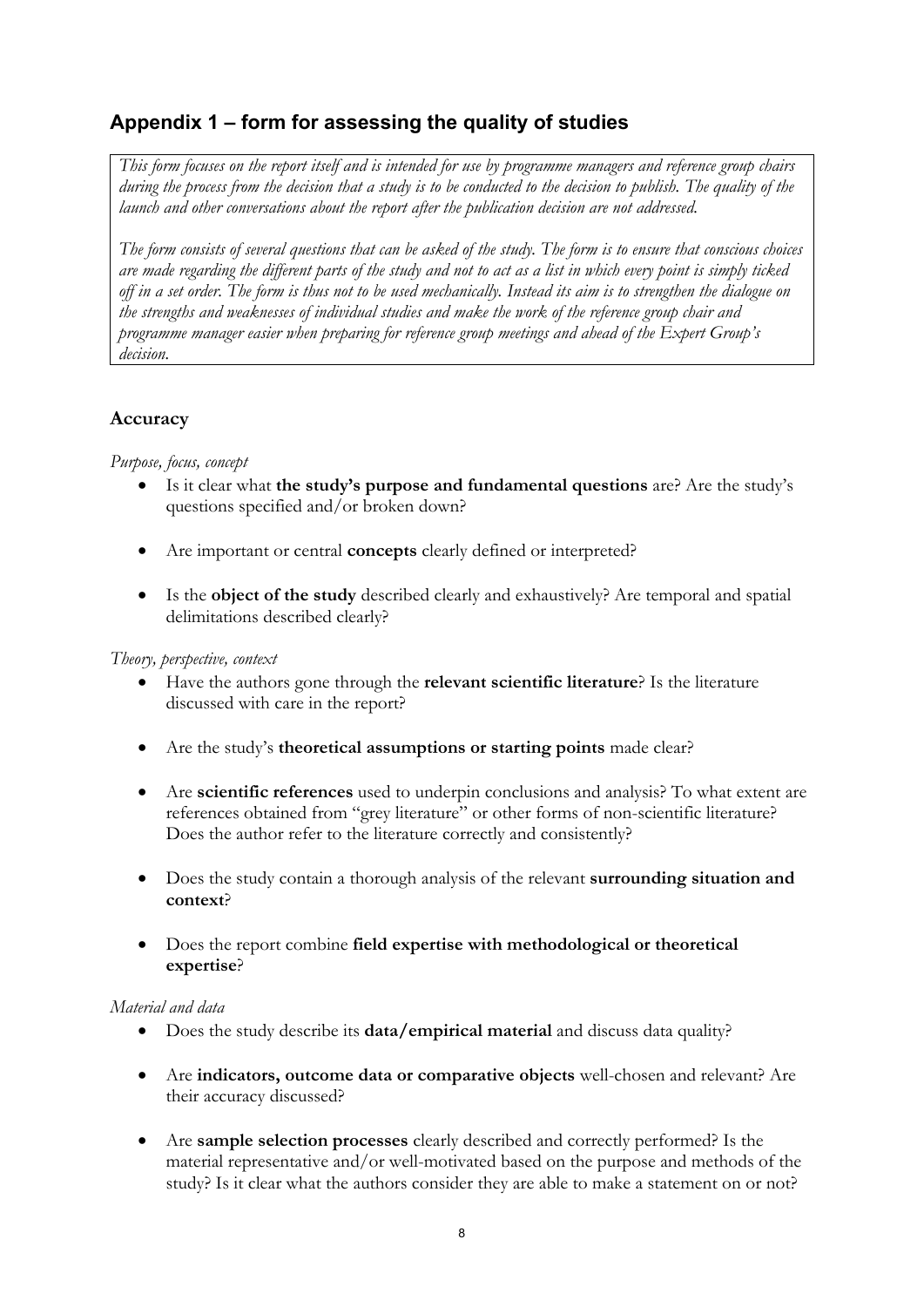- Is the study based on **case studies**? Which conclusions does the relevant case study design allow the authors to draw? What level of generalisation is possible?
- Are the conclusions **triangulated** in any way with complementary data?
- Have lists, e.g. of **interviewees** and **interview guides/interview protocols/survey protocols** been appended to the report?

#### *Analysis and conclusions*

- **Are the study's fundamental questions answered** in line with the project proposal or call for proposals?
- How are questions of **causality and external influencing factors** handled in cases where the study makes statements on results, effectiveness or impact? Are there exogenous variables or confounding factors that have not been taken into account in the analysis?
- Are the conclusions statistically **robust/significant** (regarding quantitative analysis)?
- Is it shown to what extent the conclusions can be **generalised to other contexts**, that is, is external validity discussed?
- Can any **recommendations** be deduced logically from the data, analysis and conclusions of the report?

#### *Transparency*

- Do the authors make it clear what **restrictions** selected methods and approaches have?
- Does the report have a section or chapter that clearly and exhaustively discusses **the design and method of the study**?
- Can the author have had any form of **conflict of loyalty** in relation to the object of the evaluation? Does the author discuss their own **history or other conflicts of interest** in relation to what is being studied?

#### *External review and consultations*

- Have the authors taken on board important **recommendations or views from the reference group**?
- Has the study interviewed or had consultations with actors that are **particularly affected**  by the analysis?
- Has the report been **fact checked** by relevant parties?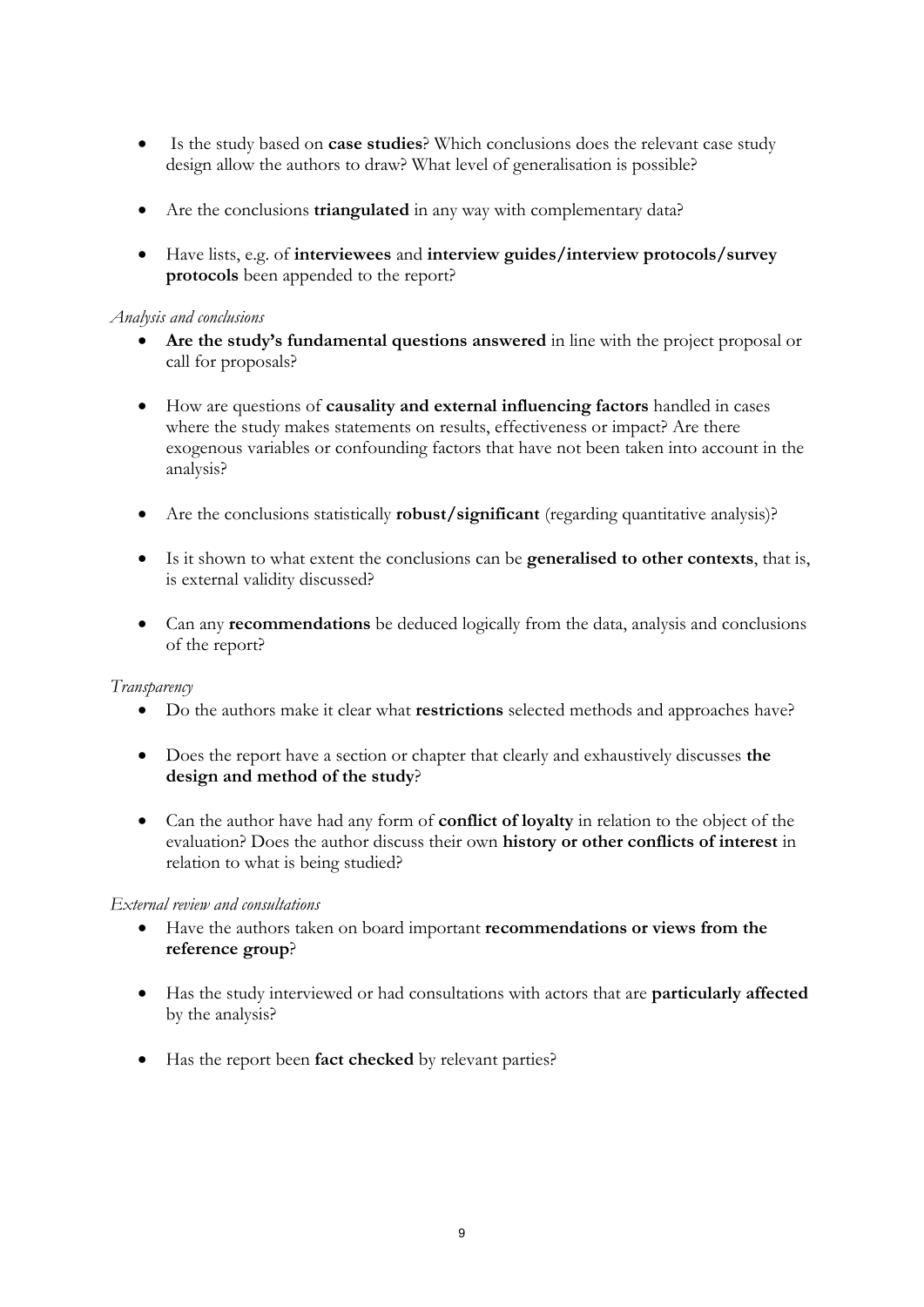# **Utility and learning**

#### *Communication and accessibility*

- Does the study have a **structure and table of contents** that gives the reader an overview of the analysis and any recommendations?
- Does the study contain a clear and exhaustive **summary** in Swedish and English?
- Is the report written in a **language** that is clear and comprehensible without jargon or too many specialist terms?
- Are the conclusions of the study presented **clearly and simply**?
- Does the study have a **reasonable number of pages**? Can/should it be shortened?
- Does the study present clear and focused **recommendations**?
- Is it clear **who** any recommendations are geared towards?
- Does the study have an **attention-grabbing and informative title**?

#### *Substance and contributions*

- Do conclusions and any recommendations add **anything new** for the target group?
- Is the study **additional** relative to the knowledge provided by other actors in the Swedish aid system?
- Are any recommendations **overlapping, obvious or lacking in additionality**?

#### *Process and dialogue*

- Have representatives of the **target group(s) actively participated** in the reference group for the study?
- Has the **dialogue** with the MFA's contact(s) been maintained (including presentation of preliminary results)? Have Sida or other organisations concerned been kept informed on the study throughout?
- Which special measures need to be taken during the **dissemination phase** for the study to reach its target groups?

#### **Feasibility and implementation**

*Cost* 

- Would it have been possible to attain the same knowledge at a lower **cost**? How?
- Is the cost of the study reasonable **in relation to the cost of what is studied**?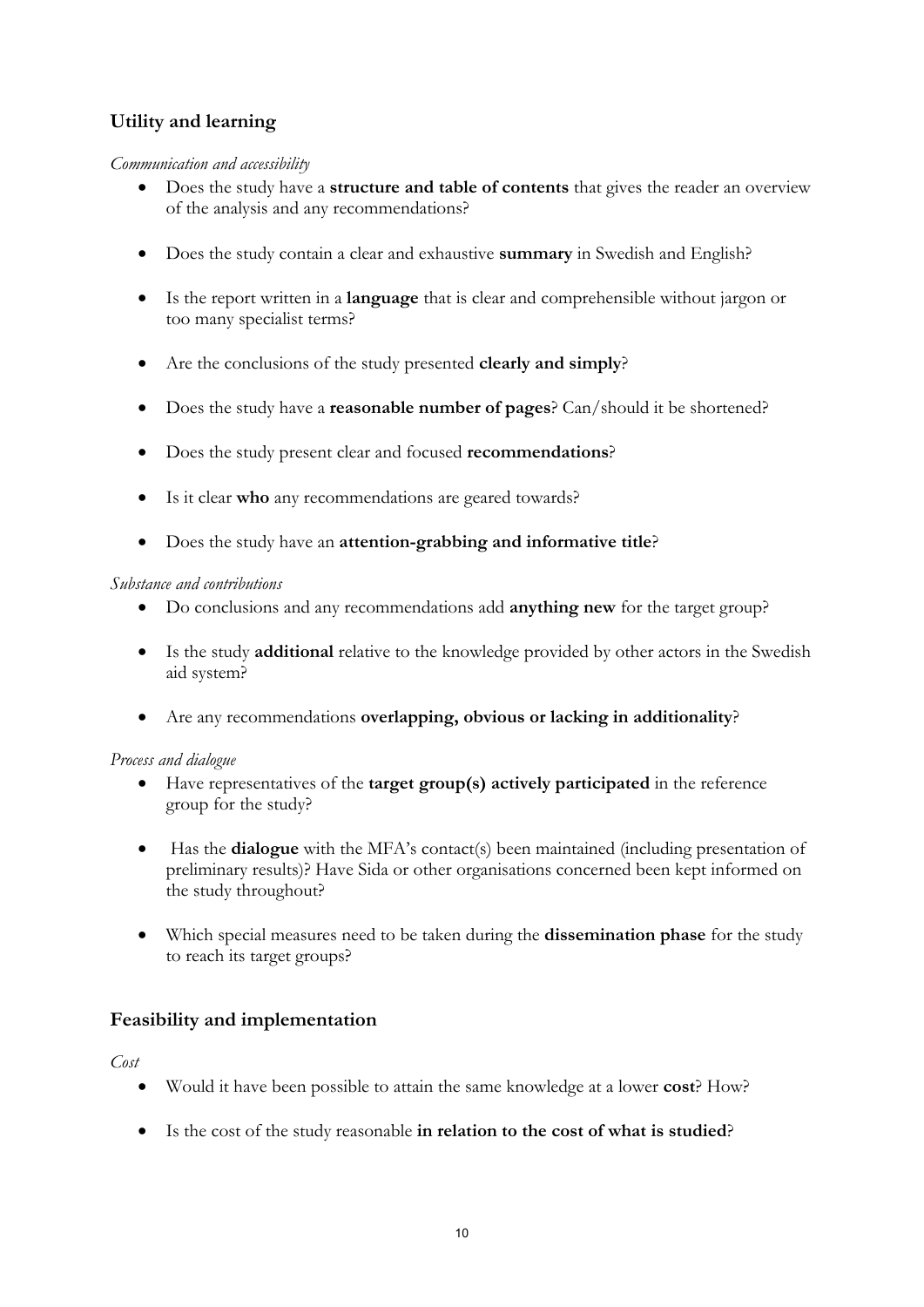• Was the **budget** sufficient to enable an accurate end product that is qualitative in other respects (propriety, utility, etc.) to be delivered? Did unpredicted costs arise and how were these communicated? Did the Expert Group grant additional financing?

#### *Delivery and implementability*

- Did the team of authors deliver **what was decided** in the project proposal (or in the inception report where applicable)?
- Are there **differences between the final version and the project proposal** that were not aired in the reference group? If so, are these deviations explained and understood in the report?
- Was it **possible to implement** the study given its purpose and questions and the more general conditions on the ground?

#### *Punctuality*

- Was the report **delivered on time**?
- Has the **use of time** between the different steps of the report (preparation, data collection, processing/analysis, reporting) been reasonably balanced?

## **Propriety**

#### *Ethical substance*

- Does the author mention any **ethical considerations**? Are there any that should be mentioned? On this point, there may sometimes be grounds to reflect on whether on any point it is not possible to follow research ethics guidelines and to motivate any deviations from these.
- **Are there informants in the study who could be negatively affected** if other people, groups or actors found out about the informant's participation in the study?
- Has it been possible to guarantee the **safety of informants** when working on the study?
- How is the **privacy of informants** to be guaranteed during work on the study? In evaluation processes, in some cases, special considerations may need to be made regarding how the privacy of the decision makers whose decisions are examined and assessed within the remit of the evaluation is to be ensured.
- Does the report describe any individual(s) in a way that can be seen as **unethical, lacking respect for people, organisations or actors**?
- Do the writers ensure that conclusions or quotes cannot be **traced back to individual informants**? In evaluation processes it can sometimes be important to account for how a decision-maker justified or justifies their decisions in exercising their public authority. In such cases, the decision-maker should have the right to see and approve any quotes or conclusions prior to publication.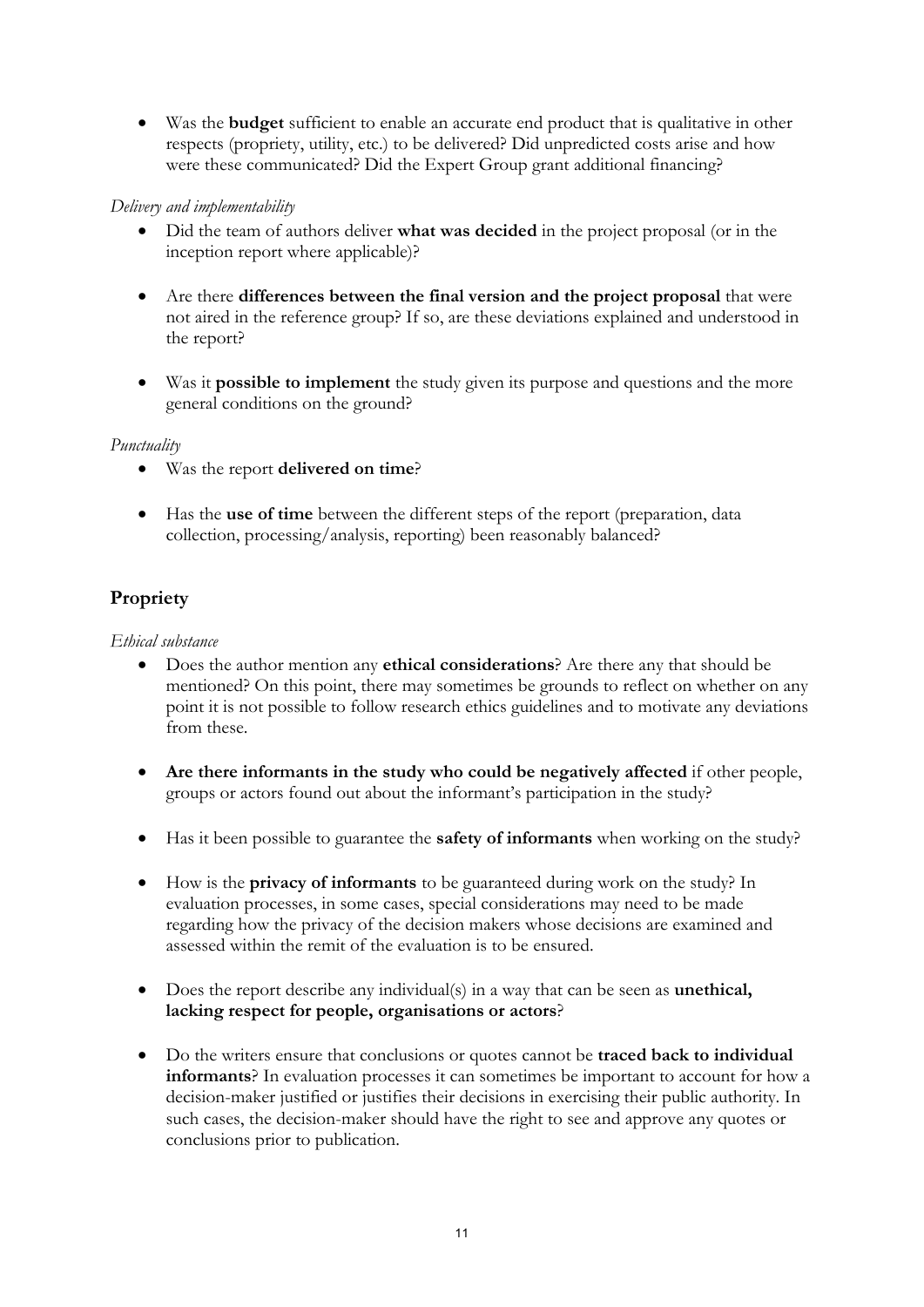#### *Ethical transparency*

- Does the report show how **good research ethics were upheld** in the work? Were there any points where it was not possible to follow guidelines on research ethics? If so, how was deviating from these justified?
- Does the report state whether interviewees or respondents were **anonymous** and if/how interviewees were informed of this? In evaluation processes it can in certain cases be important to account for how a decision-maker justified or justifies their decisions in exercising their public authority. In such cases, the decision-maker should have the right to see and approve any quotes or conclusions prior to publication.

#### *Process, participation, inclusion*

- How has the study ensured that people who are **particularly affected by the analysis have the opportunity to see and comment** on it?
- Was it possible to take into account the **cultural context** in which the study was conducted while performing the study?
- Has the author or EBA **informed those concerned** of the purpose of the study?
- Has the author or EBA informed participants in the study that they have **the right to decide whether or not to participate**? In evaluation processes it can in certain cases be important to account for how a decision-maker justified or justifies their decisions in exercising their public authority. How has this situation been handled?
- Has the author **stored personal data** in a manner such that they cannot be accessed by unauthorised parties?
- How is the author to ensure that **the data collected about individuals is only used for the purpose of the study?**
- Are there aspects of the study's accuracy, utility or feasibility which raise questions regarding the study's research ethics?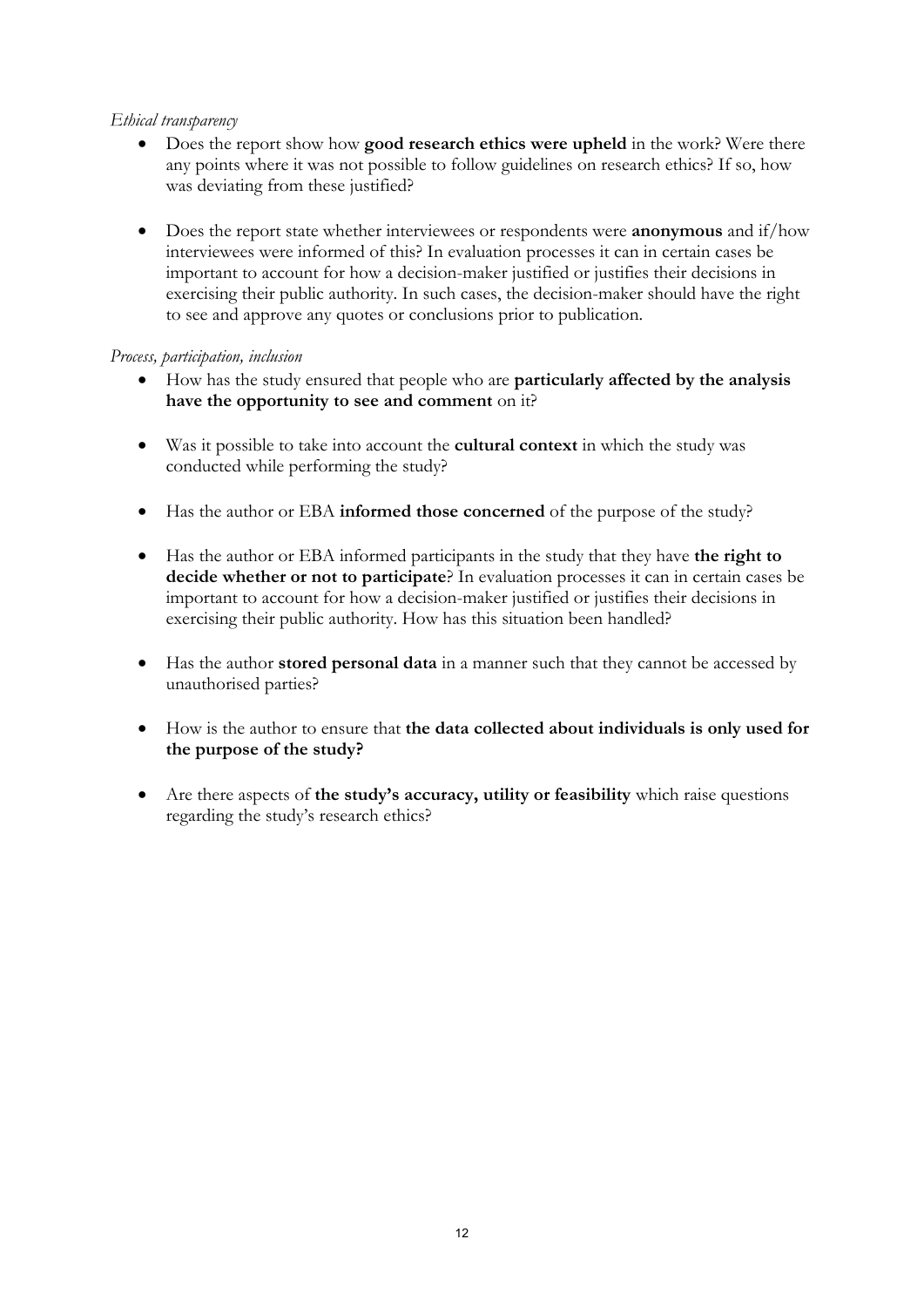# **Appendix 2 – On the use of EBA's studies**

Three types of use can be distinguished in terms of products such as evaluations, analyses, reviews, etc. These are:

**Instrumental use.** This means that the conclusions and recommendations of the study are directly used for decisions on activities. This may involve developing new directives, strategies and guidelines, strengthening governance, implementing organisational changes, concluding the intervention, or reinforcing it so as to attain the results. The majority of EBA studies give rise to a number of proposals, recommendations or conclusions geared towards concerned parties at MFA, Sida or other organisations.

**Conceptual use.** This refers to such use deriving from the study generating learning and insights that can affect the assessment of aid processes, the environment in which they are carried out, and which may be significant in completely different contexts from those to which the study refers. The majority of EBA studies provide such opportunities and arise when someone has reflected on the study – and are not necessarily linked to conclusions and recommendations.

**Process use.** This refers to the utility that arises during the course of the study, independent of what its result may be. Process utility arises, e.g. when those working in a study gain ideas for changing/improving operations, build networks and gain space for reflection and meetings that are beneficial – in the area addressed by the study and in entirely different contexts.

These three areas of use do not contradict each other and may all co-exist to a greater or lesser extent. However, they are based on slightly different measures.

To strengthen instrumental use, EBA arranges, for example, targeted meetings with those who are most closely affected in management and among staff; they may participate in reference groups and in panel debates where studies are presented. Explicit stances, e.g. by some form of management response may also be ways of strengthening instrumental utility. When relevant, EBA attempts to match the publication of studies to needs in the Government's processes.

Conceptual use builds on a wide dissemination of studies. It demands that many share – and are interested in – the content. The seminars and discussions that follow the studies are important, and that they are taken further in EBA's podcasts and in the media. The design of the publications and their style are also important.

Process use is based on participation in the process. Reference groups play an important role but so do other aspects of the work. Open, non-standardised methods and processes, meetings with different stakeholders, opportunities to address new paths and develop questions, are methodological elements that often contribute towards process use.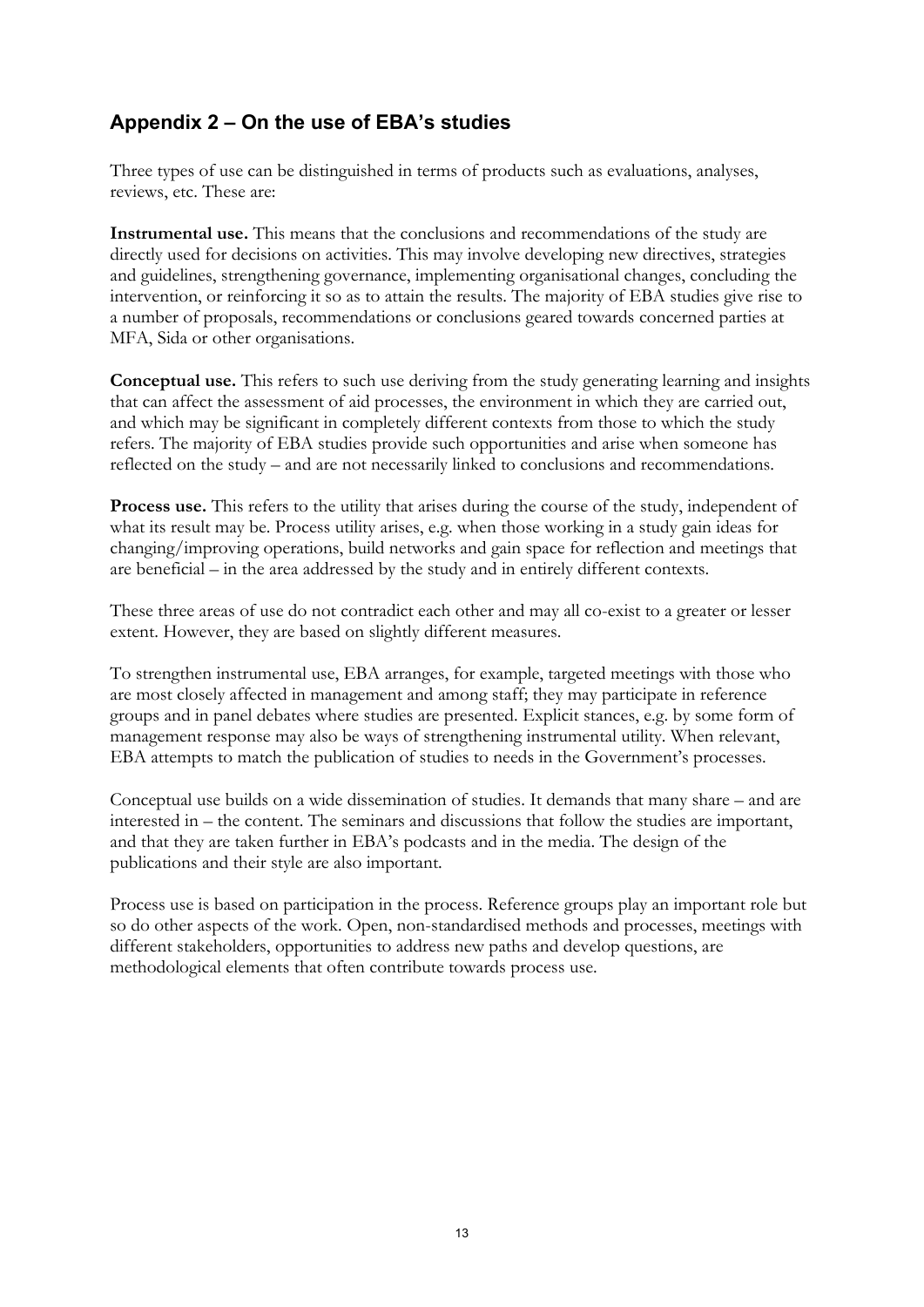# **Appendix 3 – Four types of potential bias in research and evaluation**

| The                      | Allegiance bias,         | Researchers may have an allegiance bias, where                                                                                                         |
|--------------------------|--------------------------|--------------------------------------------------------------------------------------------------------------------------------------------------------|
| researcher's/evaluator's | conservative bias,       | their attachment to a particular theory or school                                                                                                      |
| bias                     | bias based on            | causes them to discount or ignore other plausible                                                                                                      |
|                          | perspective,             | explanations.                                                                                                                                          |
|                          | standpoint,              |                                                                                                                                                        |
|                          | positionality, or in     | Evaluators may have a conservative bias, where                                                                                                         |
|                          | relation to people who   | they are slow to revise their beliefs because they                                                                                                     |
|                          | are similar/not similar  | overweight prior evidence relative to new                                                                                                              |
|                          | to me, etc.              | information.                                                                                                                                           |
|                          |                          |                                                                                                                                                        |
|                          |                          | Perspective, standpoint or positionality are<br>important concepts in qualitative research. At the<br>same time, there may be limited consideration of |
|                          |                          | the positionality of their respondents. The<br>informant's bias, position and agenda are then<br>not considered. The respondent may also be            |
|                          |                          | prevented in various ways from providing a                                                                                                             |
|                          |                          | complete picture, which is why propriety and                                                                                                           |
|                          |                          | accuracy sometimes go hand in hand as quality                                                                                                          |
|                          |                          | criteria.                                                                                                                                              |
|                          |                          | Other potential bias in the research process                                                                                                           |
|                          |                          | includes bias in relation to people who are                                                                                                            |
|                          |                          | similar/not similar to me. Researchers or                                                                                                              |
|                          |                          | evaluators may find informants more convincing                                                                                                         |
|                          |                          | if they are similar to the researcher themselves, if                                                                                                   |
|                          |                          | they are charismatic or if a more personal contact                                                                                                     |
|                          |                          | has been established.                                                                                                                                  |
| Methodological bias      | Availability bias,       | One problem is sometimes courtesy bias, in                                                                                                             |
|                          | diplomatic bias,         | which the respondents may tend to tell the                                                                                                             |
|                          | courtesy bias and        | evaluator what they think they want to hear or                                                                                                         |
|                          | bias caused by distance  | what the informant wants them to communicate                                                                                                           |
|                          | from data generation     | further. This may be exacerbated by diplomatic                                                                                                         |
|                          | and data collection,     | bias, in which the researcher's politeness or                                                                                                          |
|                          | etc.                     | timidity may make them reluctant to probe or                                                                                                           |
|                          |                          | challenge anomalous responses.                                                                                                                         |
|                          |                          |                                                                                                                                                        |
|                          |                          | There is also a risk of bias due to mediation of                                                                                                       |
|                          |                          | data via interpreters, transcription and                                                                                                               |
|                          |                          | translation. Mixed quality of notes and                                                                                                                |
|                          |                          | difficulties obtaining the knowledge attained by                                                                                                       |
|                          |                          | being present at the interview. One challenge is                                                                                                       |
|                          |                          | that analysis is often performed by people who                                                                                                         |
|                          |                          | did not carry out or plan the fieldwork.                                                                                                               |
|                          |                          |                                                                                                                                                        |
|                          |                          | Availability bias can mean that people over-                                                                                                           |
|                          |                          | estimate the likelihood of or the importance of                                                                                                        |
|                          |                          | memorable, frequently discussed or "strong"                                                                                                            |
|                          |                          | events.                                                                                                                                                |
| <b>Empirical bias</b>    | Cognitive bias,          | One type of bias is the tendency to see patterns                                                                                                       |
|                          | detection bias,          | where none exist, which means that the                                                                                                                 |
|                          | sensitivity to patterns, | researcher over-interprets or underestimates                                                                                                           |
|                          | attribution errors,      | certain processes or parts of data.                                                                                                                    |
|                          | over-evaluation of       |                                                                                                                                                        |